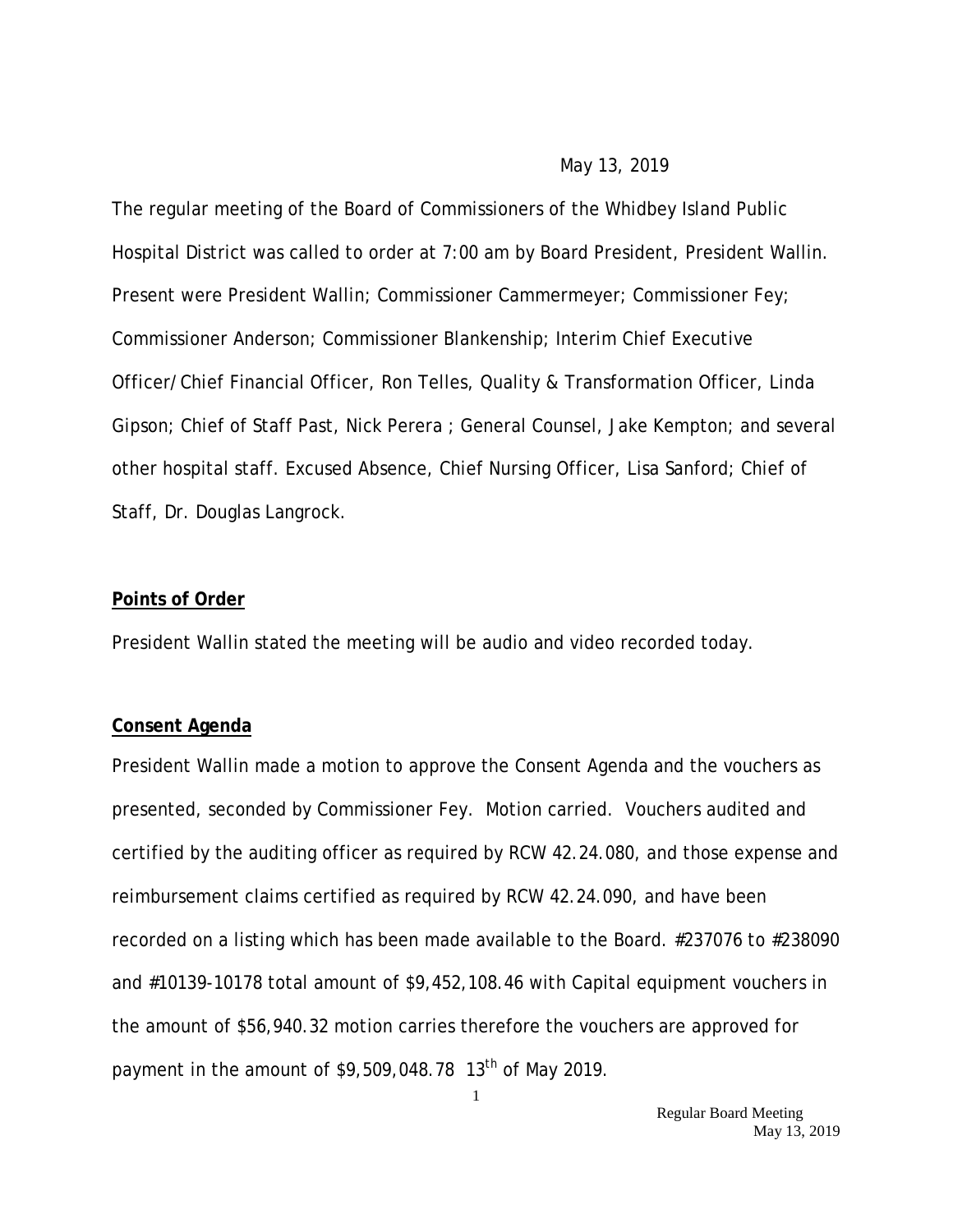#### **Board Items**

Board is excused into Executive Session at 7:05am.

Executive Session ended at 8:13am.

Commissioner Blankenship states Resolution 395 is the one year contract for Ron Telles as CEO. Commissioner Blankenship first asks Jake Kempton, General Counsel, to speak about the transition and Resolution 395.

Jake clarifies to the public, Geri Forbes resigned as CEO on April 16<sup>th</sup> which required the immediate appointment of a CEO; the board appointed Ron Telles interim CEO at the April  $16<sup>th</sup>$  meeting. RCW 70.44.080 requires that the appointment of a CEO happen at a regularly scheduled board meeting, thus requiring the board to appoint Mr. Telles interim CEO. A CEO also must be appointed by Resolution, which is the reasoning for Resolution 395. Resolution 395 references Mr. Telles contract stating it is a one year agreement, and Mr. Telles's compensation will remain as it currently stands until July  $1<sup>st</sup>$ , when it will be increased to \$330 thousand. Mr. Telles agreed to wait until this date to relieve the district of a financial burden, as Ms. Forbes is set to be completely retired on July  $1<sup>st</sup>$ . In addition both parties have agreed that there will not be a bonus incentive as part of this employment agreement. Commissioner Blankenship clarifies that we are required to make an appointment during a regular meeting and at this time we are limiting this appointment to one year.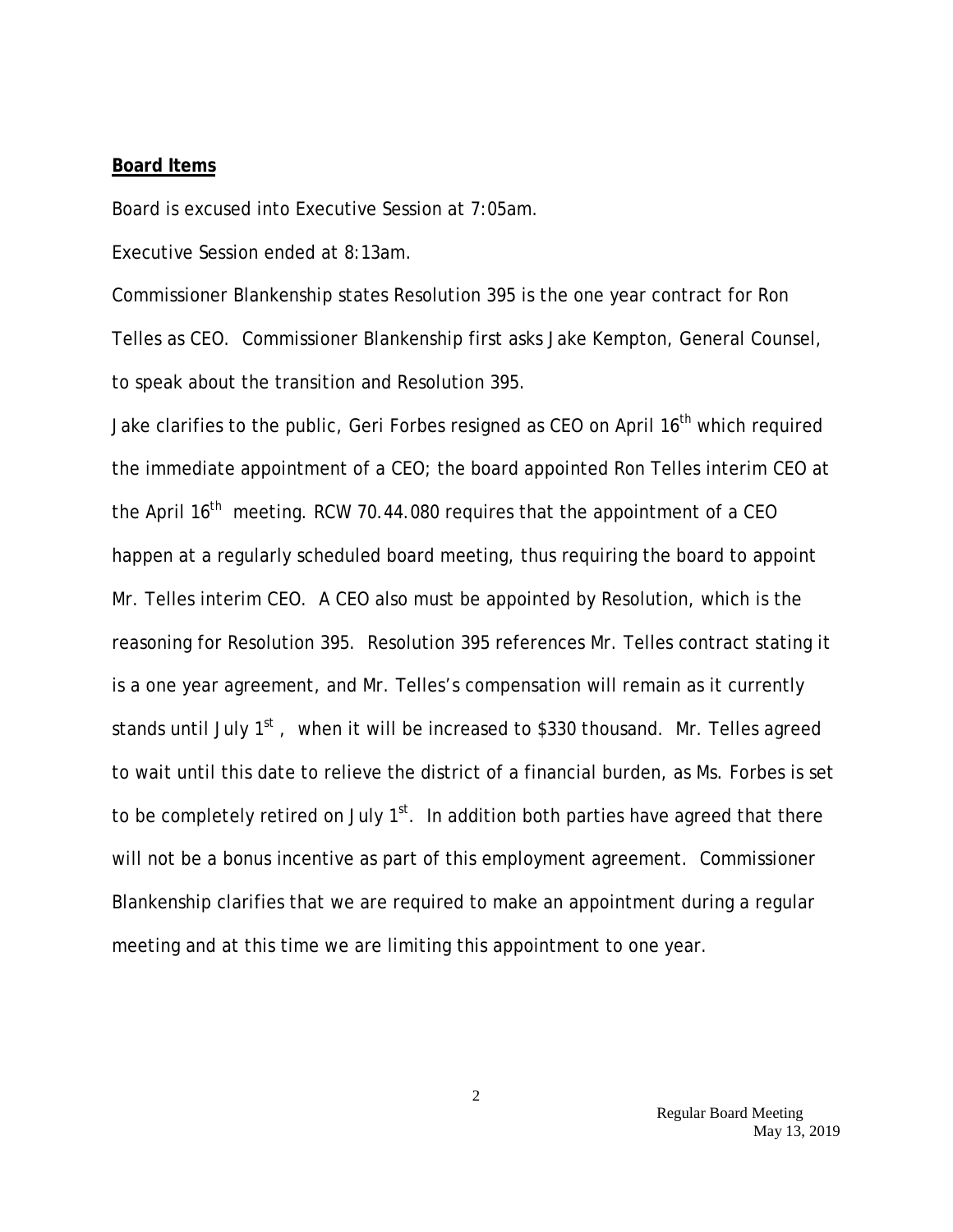Commissioner Blankenship motions to approve Resolution 395, seconded by Commissioner Fey. Motion Carried.

President Ron Wallin again notified the public that this is a one year agreement, which will allow time for the board to decide the best way to move forward.

Ron Telles spoke to the board and public starting with thanking the Commissioners for their confidence in him. He wants to make the hospital an employer of choice again.

The board begins a discussion around moving the board meeting time, which would require a resolution, this will be discussed at the next meeting. The Commissioners share and discuss goals of long range planning, public meetings and a board retreat to help drive the goals of the organization.

#### **General Public Comments**

Vickie Werve retired Nurse Practioner, from WhidbeyHealth Primary Care Clinton, spoke to the Board stating that first and foremost she wanted to recognize our former branding personnel Keith Mack who did a wonderful job identifying the clinics under the new brand. Secondly, Vickie stated that she thanks the board for sharing and explaining the Resolution, she feels much better about this process. She acknowledged Ron Telles, stating the staff and community are very excited about his passion and direction for this hospital.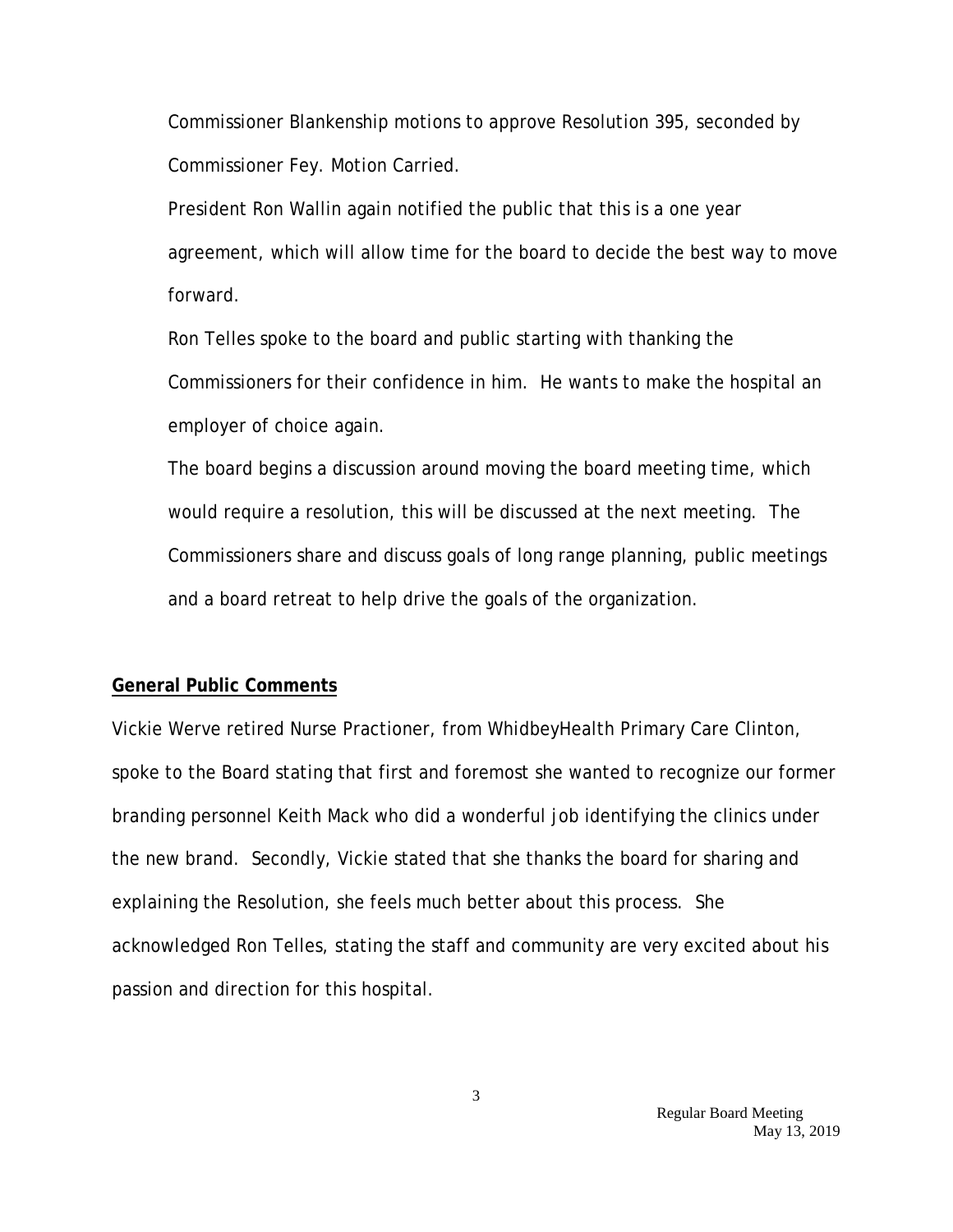### **Medical Staff Report**

Dr. Nick Perera presented the following Initial Appointments:

| Steven Snyderman, MD, Psychiatry      | <b>Provisional Active</b> |
|---------------------------------------|---------------------------|
| Linda Sanders, MD, Emergency Medicine | <b>Provisional Active</b> |
| Richard Ho, DO, Urology               | <b>Provisional Active</b> |
| Mary L Oman, MD, General Surgery      | <b>Provisional Active</b> |

Commissioner Anderson motioned to approve, seconded by Commissioner Cammermeyer. Motion Carried.

Dr. Nick Perera presented the following Reappointments:

| Brenden Hansen, MD, Emergency Medicine             | Active              |
|----------------------------------------------------|---------------------|
| Scott Chatterley, MD, Pathology                    | Active Telemedicine |
| David Alexander, MD, Radiology                     | Active Telemedicine |
| David Kim, MD, Radiology                           | Active Telemedicine |
| Pooja Voria, MD, Radiology                         | Active Telemedicine |
| Jerald Sanders, MD, Family Practice/Hospice Active |                     |
| Renee Yanke, ARNP, Oncology                        | Active              |
| Tony Bartley, MD, Family Practice                  | Active              |

Commissioner Fey motioned to approve, seconded by Commissioner Anderson. Motion Carried.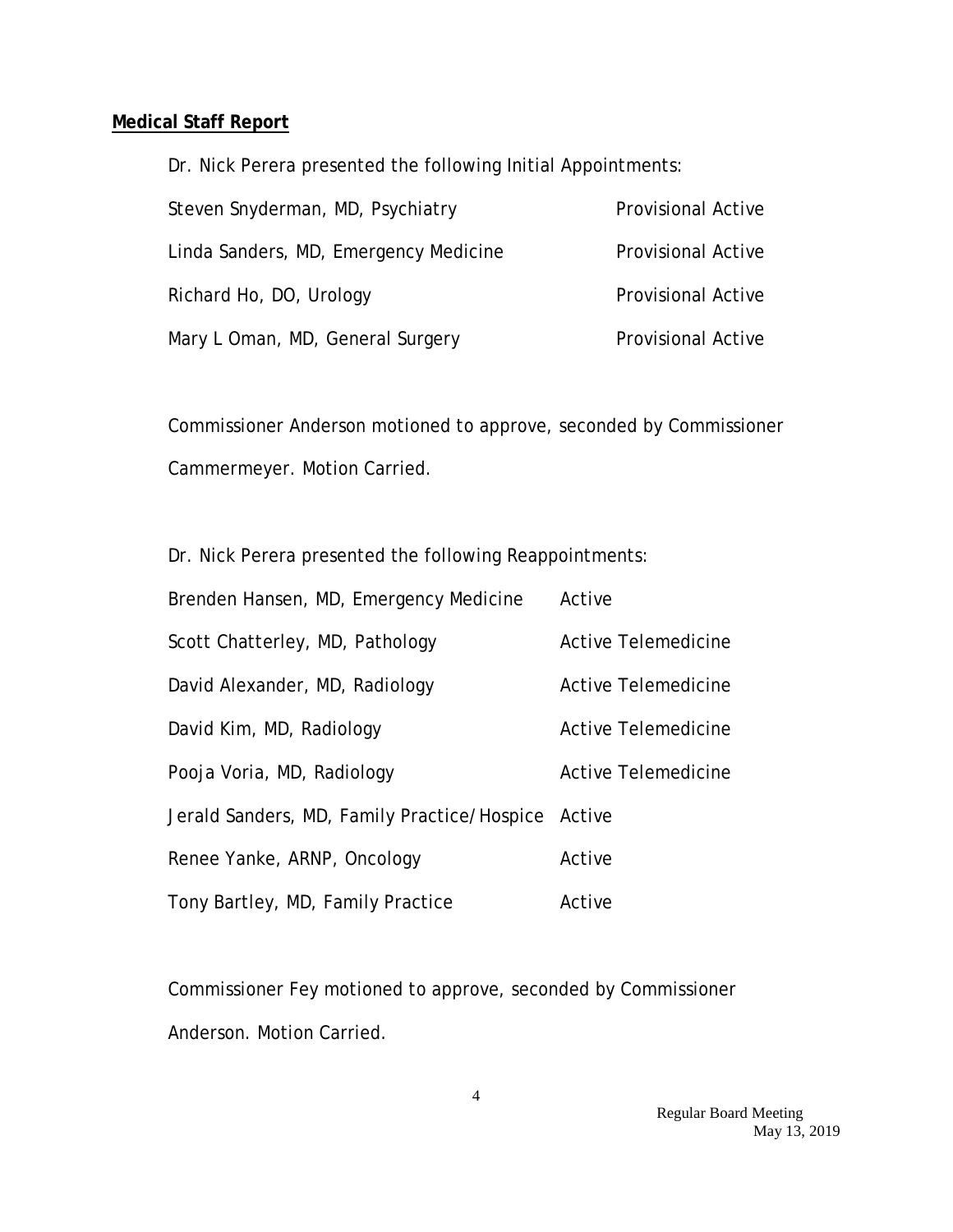Dr. Nick Perera presented the following Update of Privileges: Edgar Trevino, MD, Hospitalist

Commissioner Anderson motioned to approve, seconded by Commissioner Cammermeyer. Motion Carried.

Dr. Nick Perera presented the following Membership No Privileges: Thomas Harris, MD, Family Practice Membership no Privileges

Commissioner Fey motioned to approve, seconded by Commissioner Cammermeyer. Motion Carried.

Dr. Perera mentioned that next month the Medical Staff plans on presenting the updated Medical Staff bylaws. Commissioner Cammermeyer asks Dr. Perera to consider the following changes to the bylaws. Under the Advanced Clinical Practioners, there is no inclusion of Clinical Nurse Specialist; however they are mentioned in several other areas. Second, in paragraph 9.4, regarding the Medical Staff needing to remove, or provide a recommendation to remove a medical staff member, Commissioner Cammermeyer notes that the CEO should be noted as having the ability to make a recommendation to the Medical Executive Committee or Medical Staff to remove a provider as well. Lastly, in paragraph 10.4, consider changing the title to Peer Review and Quality

5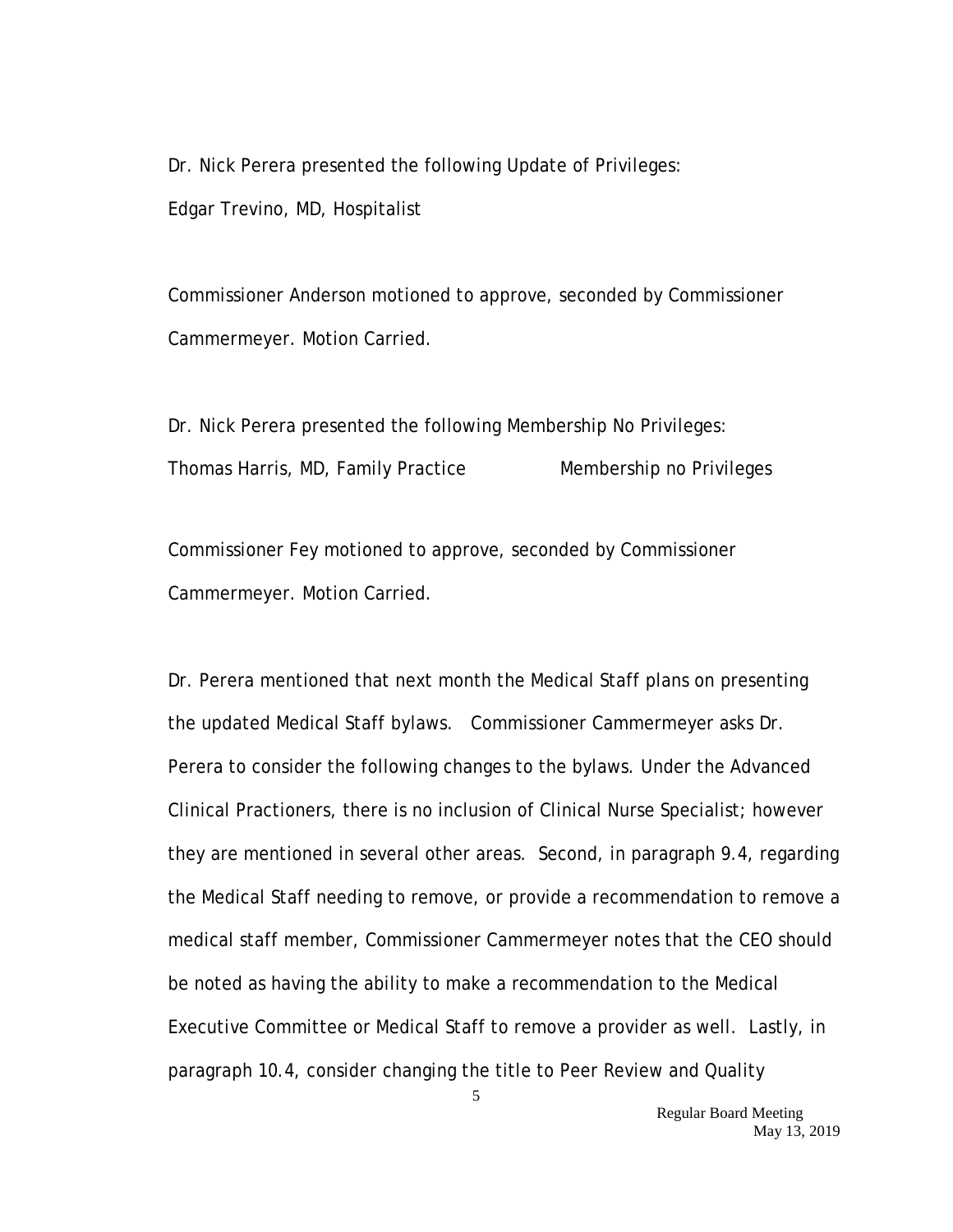Improvement bringing it more consistent with the committees that are currently active in the district. Dr. Perera asks for consideration to pass the bylaws as presented at the next meeting with recommendations for amendments at that time, as the changes take up to 3 months to amend. The board agrees that they are willing to approved the bylaws next month, with the option to explore the proposed changes.

#### **Quality Update**

Linda acknowledges Wendy Gilbert whom is present today representing the Patient Family Advisory Council. Linda reminds the board that her report this month will be lengthy as she goes over the Press Ganey results. The patient experience numbers in primary care clinics are shared with the board. The clinics have struggled in the category excluding the General Surgery clinic that has a top box score of 98% and ranked in the top  $91<sup>st</sup>$ percentile.

Our plan will be to work on:

- **Department Specific Education**
- **Provider Specific Performance Data**
- Site Specific Goals Approach
- **Electronic Survey Completion for ED visits**
- Maximize the time the provider can spend performing value added work
- **Assist patients to achieve their optimal health outcomes: Close care gaps;**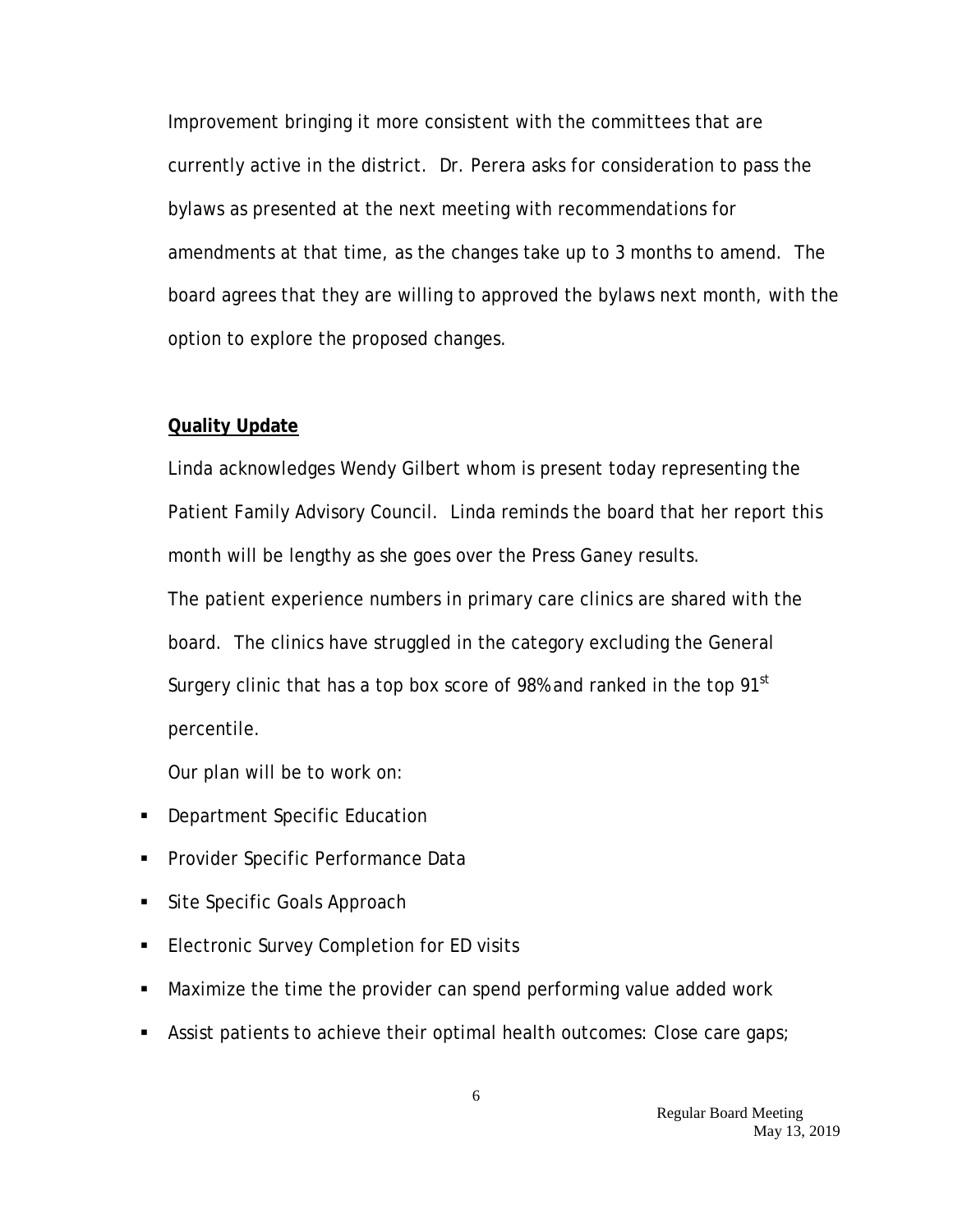- Optimize the patient experience
- **Prevent avoidable hospital readmissions**
- **Maximize managed care incentive payments**

Each year we negotiate quality metrics to be used in incentive payments that come from the national HEDIS program. The intent is to create a sense of partnership between the MCOs and the providers to achieve high sTAR ratings. The more we are able to meet the quality metrics, the greater the MCO sTAR rating and the greater our incentive payments. These initiatives become increasingly complex in their algorithms for achieving the bonus incentives each year.

Collaborative Project Management

- System and process redesign
- Customer service training for support staff
- RN Care coordination:
	- Integrated referral to community resources
	- Medicare Wellness visit
	- Medication Reconciliation (Post Discharge)
	- Chronic Care Management
	- Care Planning (Care Gap Closure)
	- Advanced Care Planning (Honoring Choices)

# **ACH Change Plan Partnerships Status**

• Opioid Intervention: SeaMar partnership for opioid treatment; ED initiation of

MAT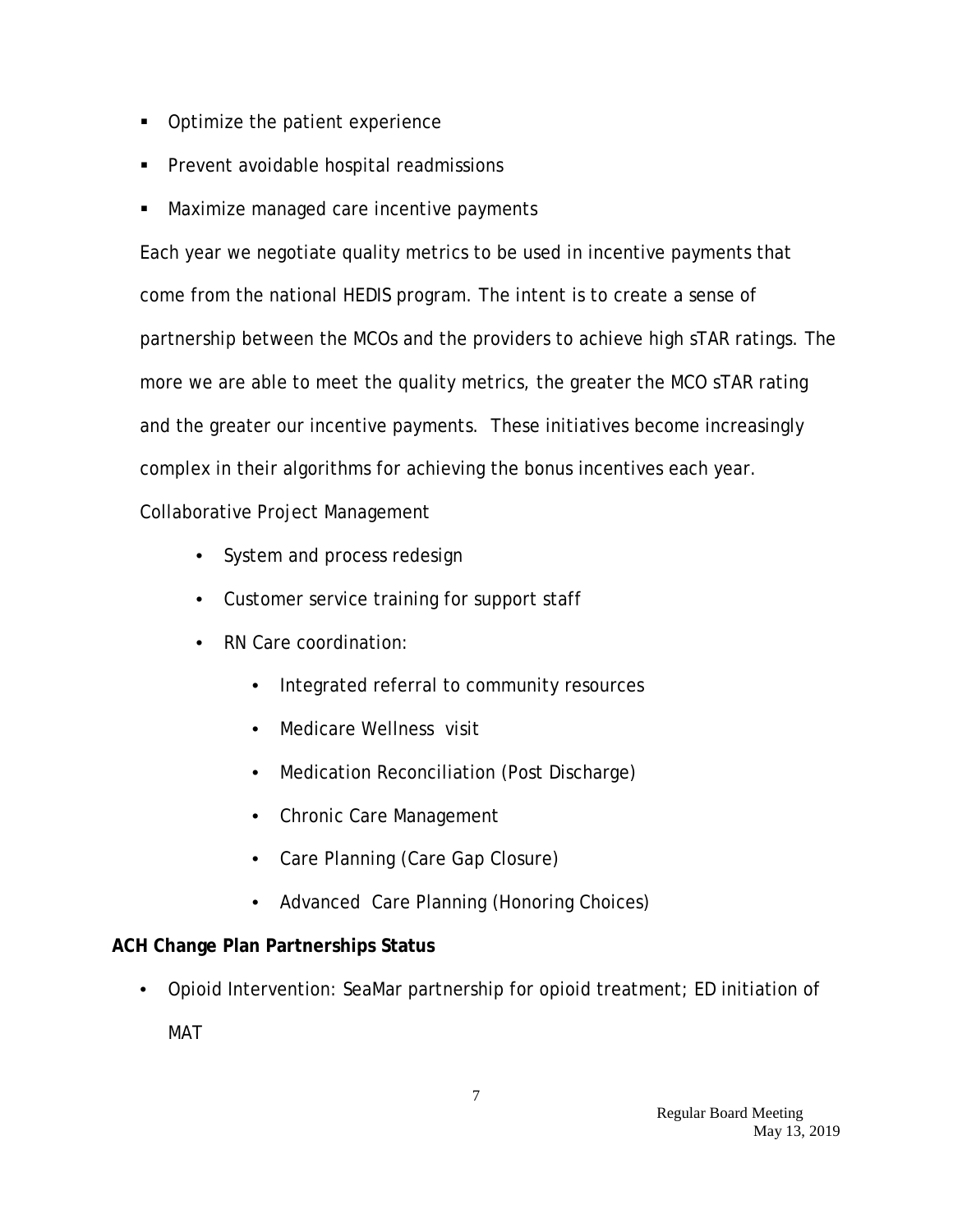- Reproductive Health: Upstream partnership
- Integration of Behavioral Health: Island County Human Services and Island County Public Health partnerships
- Chronic Disease Management: Senior Services
- ED Diversion : WSHA Multi-visit Patient (MVP) initiative
- Freeland Clinic Implementation
- Peri-Operative Surgical Home Model Implementation

# **2019 Grant Successful Grants Applications to Support Transformation**

|           | • ACH funding 2019 YTD         | \$200,000 |
|-----------|--------------------------------|-----------|
| $\bullet$ | <b>Rural Health Flex Grant</b> | 10,000    |
| $\bullet$ | DAWN (annually for 5 years)    | \$100,000 |
| $\bullet$ | Antibiotic Stewardship         | \$15,600  |

Commissioner Cammermeyer asks how many people Linda has working in her department to assist with these initiatives.

She has 2.8 FTE data analysis, 1 FTE Process Improvement/Management Engineer, 1 FTE Patient Experience, 1 FTE Infection Prevention, and 1 FTE to support the team.

# **Staff and Status Reports from Administration**

Ron Telles speaks to the board and notifies them that last week was Nurse's week, thanking Lisa and the Nurse Practice Council for putting on a wonderful event to honor our nursing staff. This week we are celebrating National Healthcare week, our Employee Recognition team has a number of events this week to honor our staff.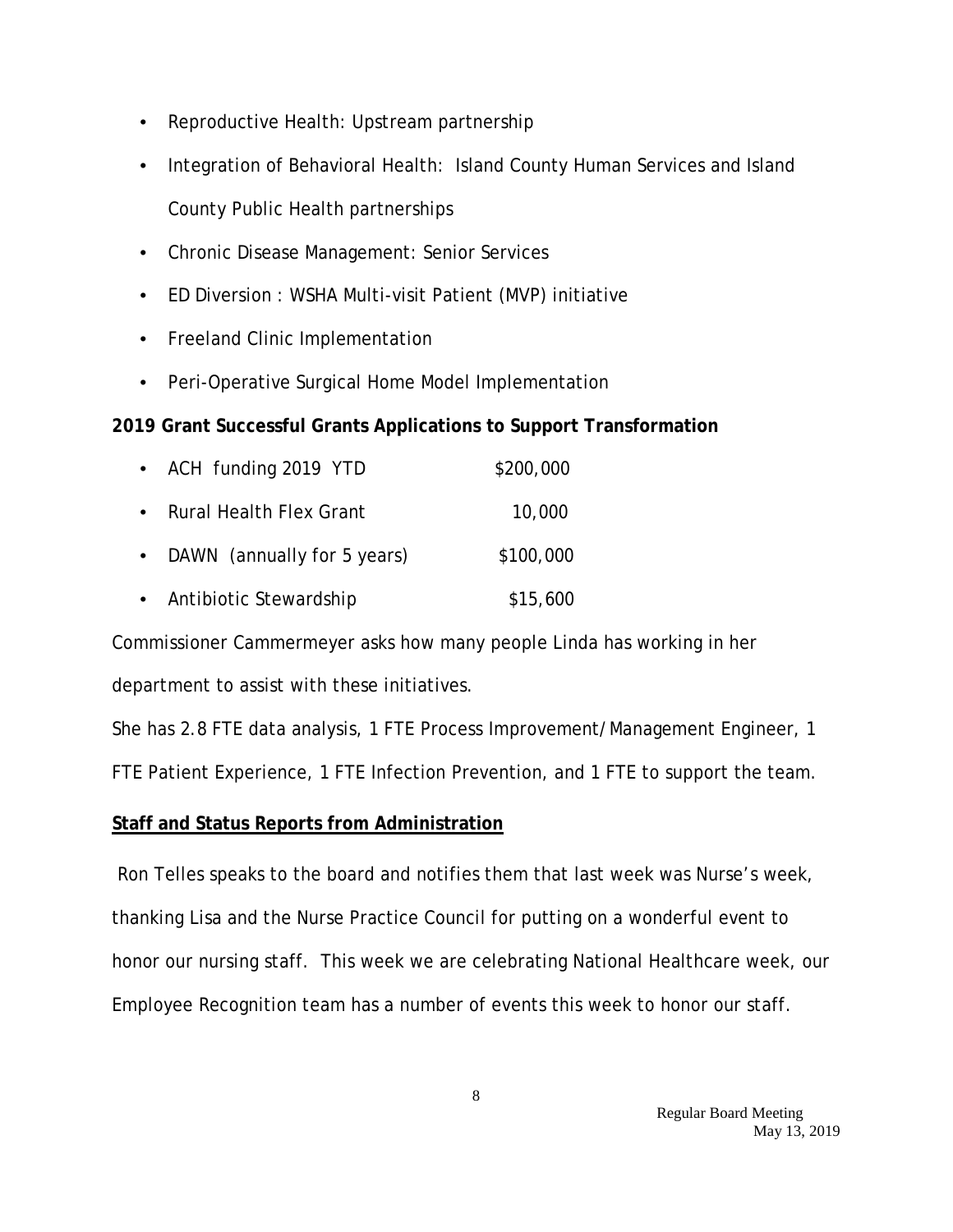Lastly, a save the date was sent out for the Linda Lee Martens Community Health Hero awards, this year our Engineering Team is being recognized. We invite the board to join this special event.

Ron speaks to the board about things that are coming up to help shape our strategic plan. The board has hired an outside firm to do a community survey to truly get a sense of how the community feels and what we can do to best serve them. In addition Terrance Ellison has been working with Gallup to do an employee survey that will be going out next week. We chose to have Gallup be our vendor for employees, so they have a comfort level to be honest. Lastly, Ron held a series of "Telles Talks" for employees to come to the Café and speak candidly with him. Ron used this time to really listen to our staff.

### **Finance Update**

### **Ron reviewed February Financials**:

- 1. Clinic volumes are on trend with previous year trend. This is a positive bounce back from February. This is the first month we have Coupeville Primary Care open, we are excited to see this clinic ramp up.
- 2. MAC volumes are up again this month.
- 3. ER visits skyrocketed this month, as we saw the end of the flu season.
- 4. Surgeries are up slightly up from February however we are still down overall, with a serious drop in inpatient surgeries.
- 5. CT volumes were up this month, while MRI volumes were down.
- 6. Patient days are up while discharges are down. The length of stay is being driven up by two boarders that we have had long term.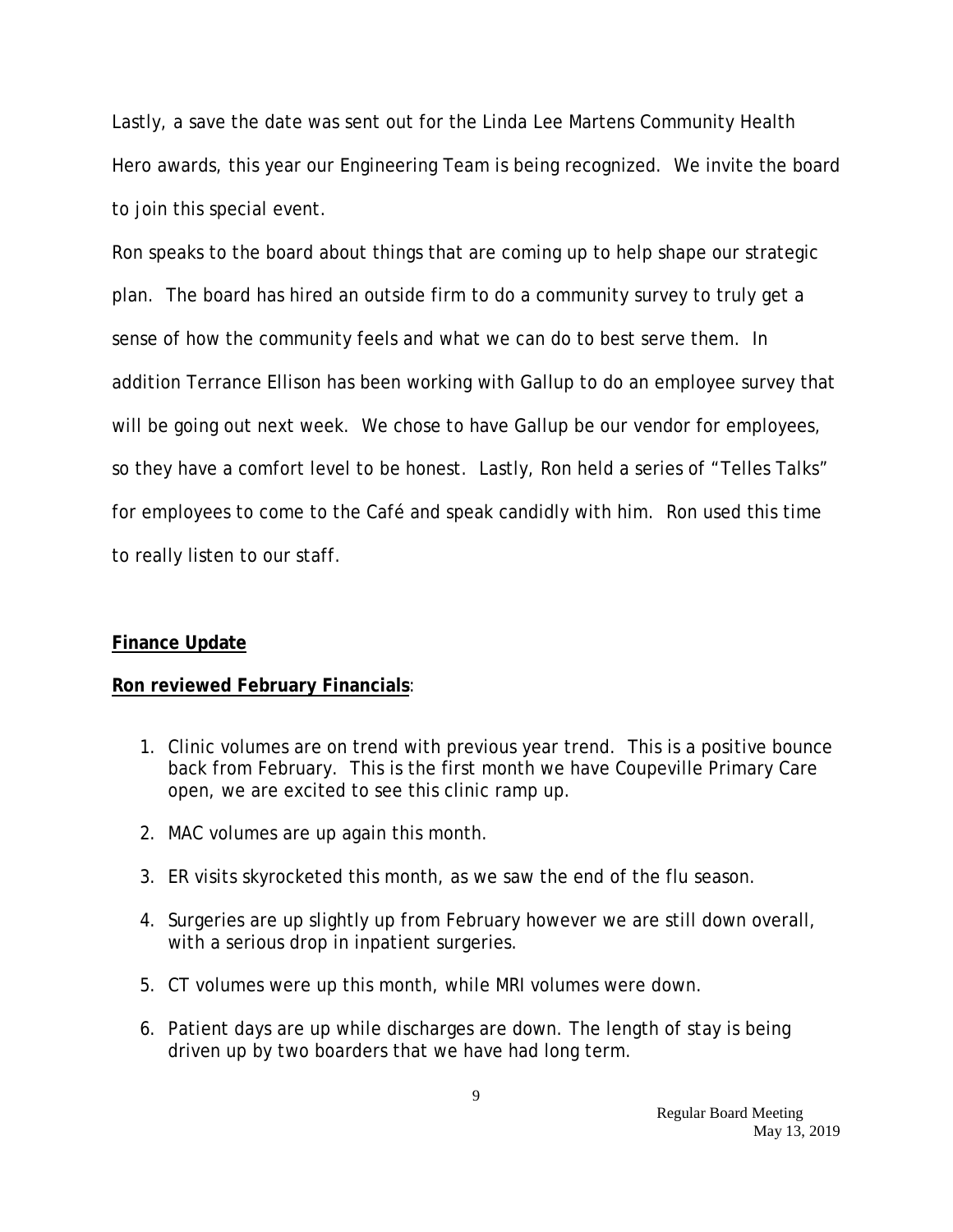- 7. Operational revenue and expense detail discussed, the gap is growing between the two as expenses rise and revenue drops
- 8. Supplies cost is back down, however physician fees are up due to locum costs.
- 9. Supplies cost is back down, however compensation is up

10.Net Operating Income, balance sheet and days cash on hand discussed Commissioner Blankenship asks Ron to present data with a cost dollar amount for the long stay patients.

Tom Van Dawark commends the board and the executive team on their transparency. He states that a mission statement is critically important but so is the mission and value statement moving forward, adding a standard value and mission statement that drives the culture to drive us to be great all the time.

The Board again has a discussion about moving the meeting start time to 9am. After much discussion the Board will look to approve a resolution, at its next meeting to change the meeting start time to 9am to the remainder of the year.

Commissioner Cammermeyer discusses the plan of follow up comments that the public brings forward, and President Wallin states he would like to arrange some Board retreats to help drive these ideas.

# **Agenda Items For Next Board Meeting**

President Wallin noted for the next Board meeting:

Next Board meeting will be held Monday, June 10 at 7:00 am.

# **Adjournment**

There being no further business, Commissioner Cammermeyer called for a motion to adjourn, seconded by Commissioner Anderson to adjourn the meeting at 8:57 am.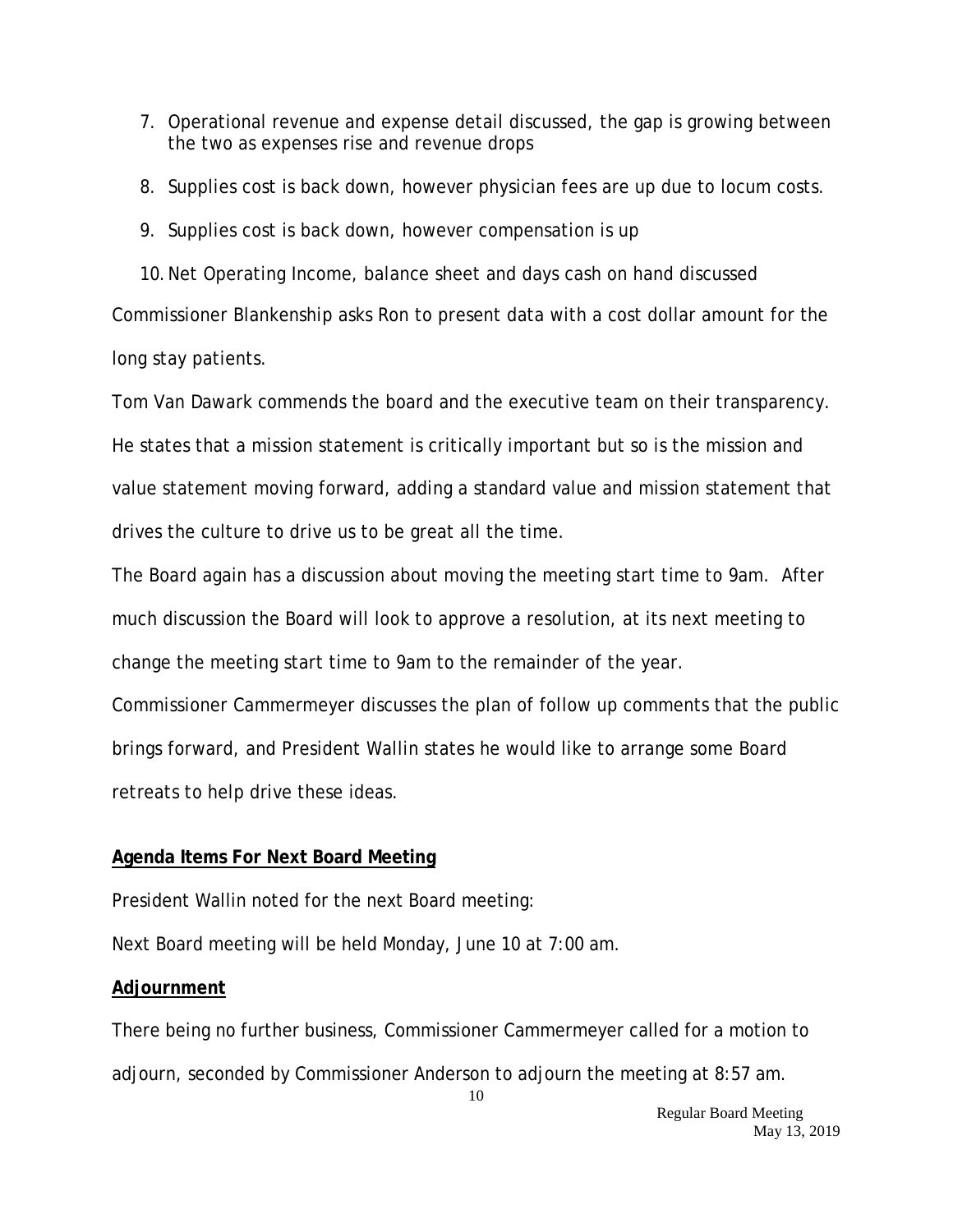Motion carried.